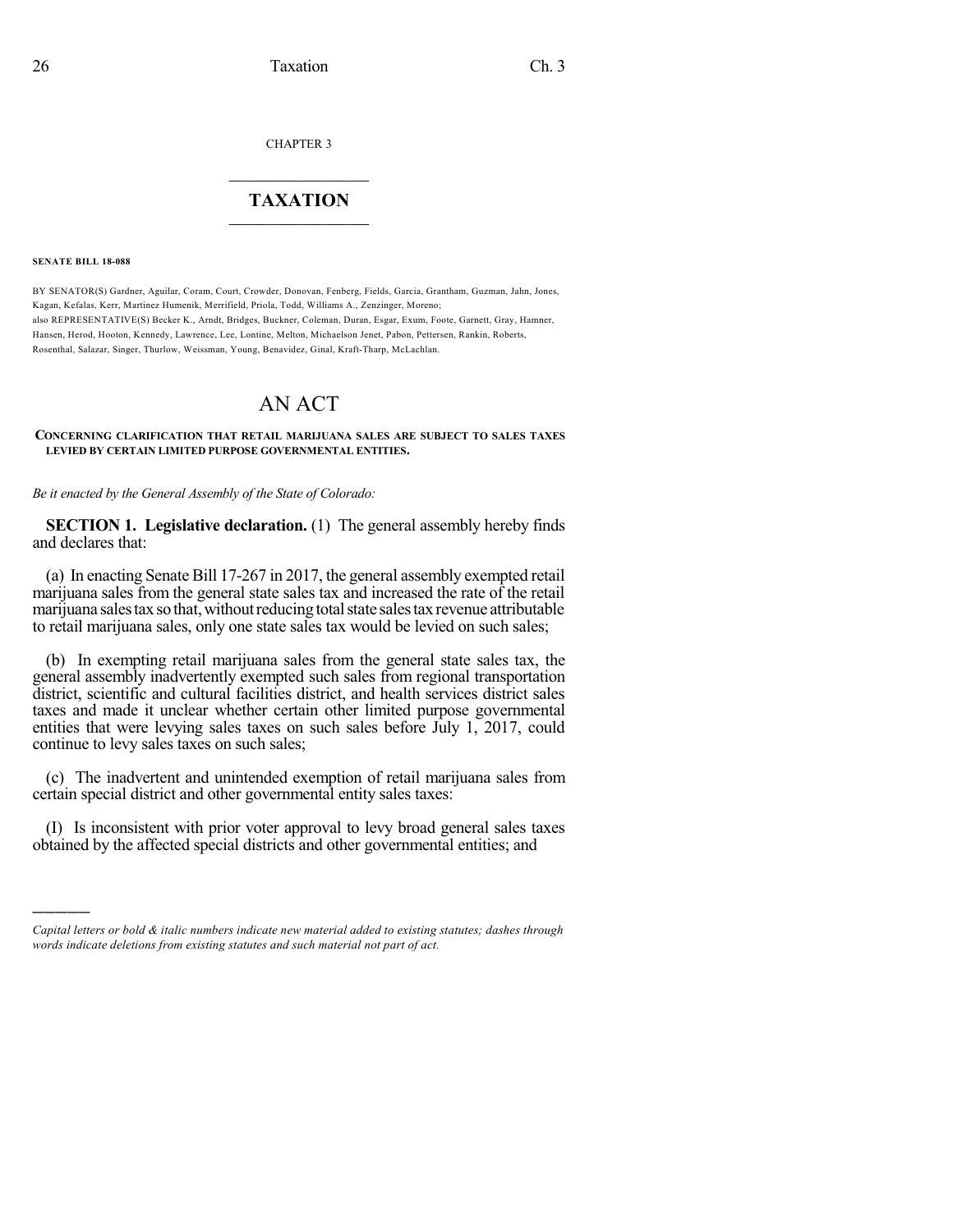## Ch. 3 Taxation 27

(II) Adversely impacts the ability of the affected special districts and other governmental entitiestoprovide the services, programs, and facilitiesthattheywere organized to provide.

(2) The general assembly further finds and declares that:

(a) Subject only to constitutional limitations, the general assembly has plenary power to enact legislation, including the power to enact retroactive, but not retrospective, curative and remedial legislation for the purpose of curing and remedying past errors and omissions in previously enacted legislation;

(b) It is necessary to enact this act as retroactive, but not retrospective, curative and remedial legislation to correct an oversight in Senate Bill 17-267 and ensure that the original intent of the general assembly in enacting Senate Bill 17-267 that the affected special districts and other governmental entities be able to continue to levy sales taxes on retail marijuana sales on and after July 1, 2017, is realized; and

(c) While the retroactive, but not retrospective, curative, and remedial operation of this act establishes that the existing tax policy of the state authorizing the affected special districts and other governmental entities to levy sales tax on retail marijuana sales never changed, notwithstanding the inadvertent and unintended effect that the enactment of Senate Bill 17-267 had on the collection of such taxes, it would be unfair and burdensome to sellers and purchasers of retail marijuana and administratively impractical or impossible to recover sales tax that was authorized to be levied on but was not actually collected on retail marijuana sales occurring on and after July 1, 2017, but before the effective date of this act.

(3) The general assembly further finds and declares that it is necessary, appropriate, in the best interest of the state, and consistent with existing state tax policy and prior voter approval to levy broad general sales taxes obtained by the affected special districts and other governmental entities to clarify that retail marijuana sales remain subject to sales taxes levied by the affected special districts and other governmental entities so long as the continued levying and collection of the taxes on such sales complies with the requirements of the Colorado constitution and applicable decisions of the Colorado supreme court and Colorado court of appeals.

**SECTION 2.** In Colorado Revised Statutes, **amend** 39-26-729 as follows:

**39-26-729. Retailsales of marijuana.** (1) (a) EXCEPT AS OTHERWISE PROVIDED IN SUBSECTION (1)(b) OF THIS SECTION, on and after July 1, 2017, all retail sales of marijuana upon which the retail marijuana sales tax isimposed pursuant to section 39-28.8-202 are exempt from taxation under part 1 of this article 26 BY THE STATE OR BY ANY SPECIAL DISTRICT OR OTHER LIMITED PURPOSE GOVERNMENTAL ENTITY THAT WAS NOT LEVYING SALES TAX ON RETAIL SALES OF MARIJUANA UNDER PART 1OF THIS ARTICLE 26BEFORE JULY 1,2017.NOTWITHSTANDING ANY OTHER LAW TO THE CONTRARY,ANY SPECIAL DISTRICT OR OTHER LIMITED PURPOSE GOVERNMENTAL ENTITY THAT WAS LEVYING SALES TAX ON RETAIL SALES OF MARIJUANA UNDER PART 1 OF THIS ARTICLE 26 BEFORE JULY 1, 2017, RETAINS ITS AUTHORITY TO CONTINUE LEVYING SALES TAX UPON RETAIL SALES OF MARIJUANA UNDER THIS ARTICLE 26.